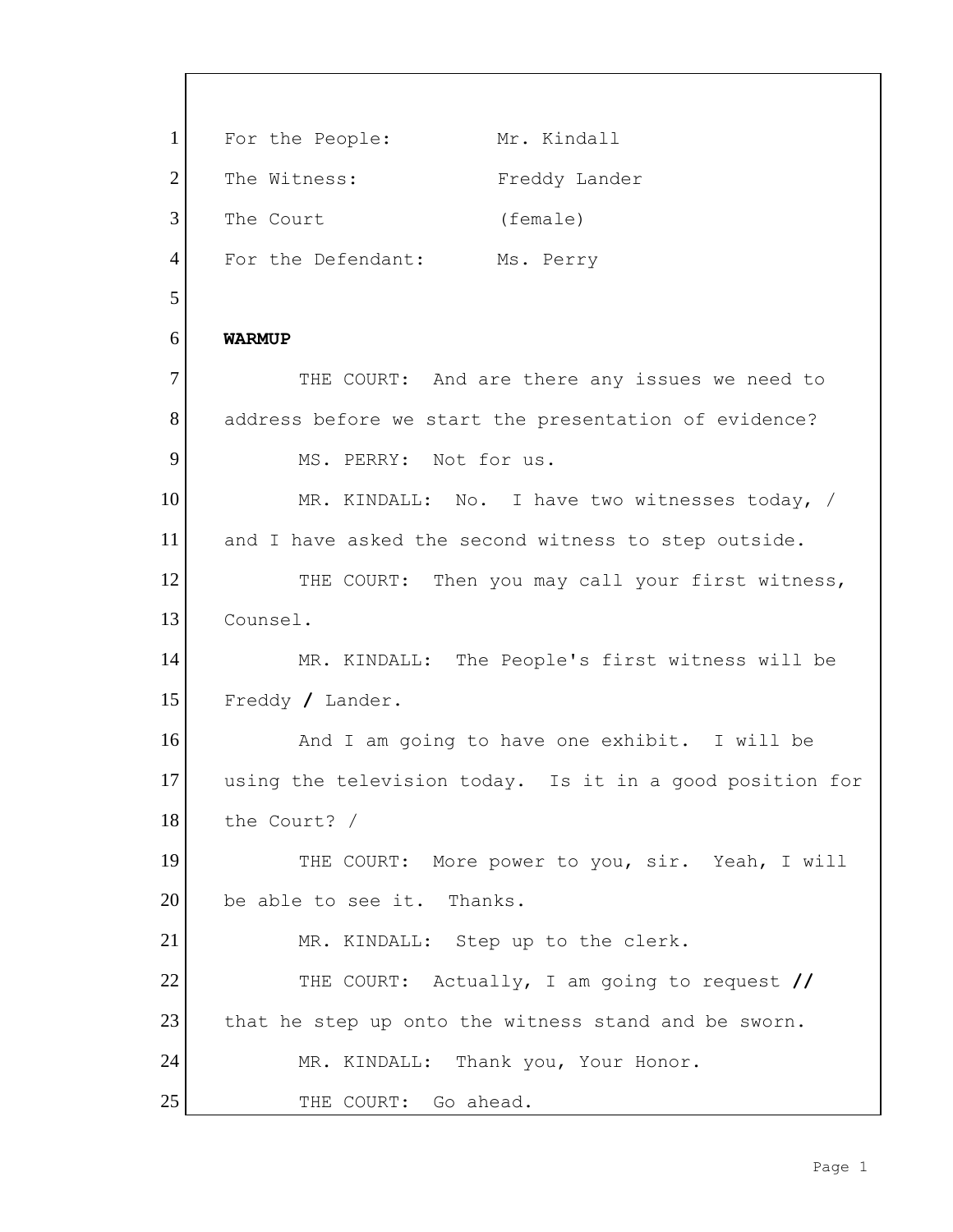| $\mathbf{1}$   |                | DIRECT EXAMINATION                                    |
|----------------|----------------|-------------------------------------------------------|
| $\overline{2}$ | $Q$ .          | BY MR. KINDALL: Good morning.                         |
| 3              | Α.             | Good morning.                                         |
| $\overline{4}$ | $Q$ .          | What do you do / for a living?                        |
| 5              | Α.             | I work as a sales associate.                          |
| 6              | $Q$ .          | And where are you a salesperson?                      |
| $\tau$         | Α.             | At Circle K.                                          |
| 8              | $Q$ .          | What location is the Circle K? ///                    |
| 9              | Α.             | 1031 Lee Avenue.                                      |
| 10             | $Q$ .          | Can you spell the name of the avenue?                 |
| 11             | Α.             | $L-e-e$ .                                             |
| 12             | $Q$ .          | Thank you.                                            |
| 13             |                | Is that in San Diego?                                 |
| 14             | Α.             | Yes.                                                  |
| 15             | $Q$ .          | How / long have you been working there?               |
| 16             | Α.             | I have been working there for eight months.           |
| 17             | Q.             | Okay. Were you working there on December 14,          |
| 18             | 2018? $/* (1)$ |                                                       |
| 19             | Α.             | Yes.                                                  |
| 20             | $Q$ .          | What time did you start work that day?                |
| 21             | Α.             | I started at 11:00 p.m.                               |
| 22             | $\mathsf{Q}$ . | Were you working in the evening?                      |
| 23             | Α.             | Yeah.                                                 |
| 24             | $Q$ .          | Do you recognize / anybody in court here that went    |
| 25             |                | into the Circle K on December 14th during your shift? |

 $\mathsf{r}$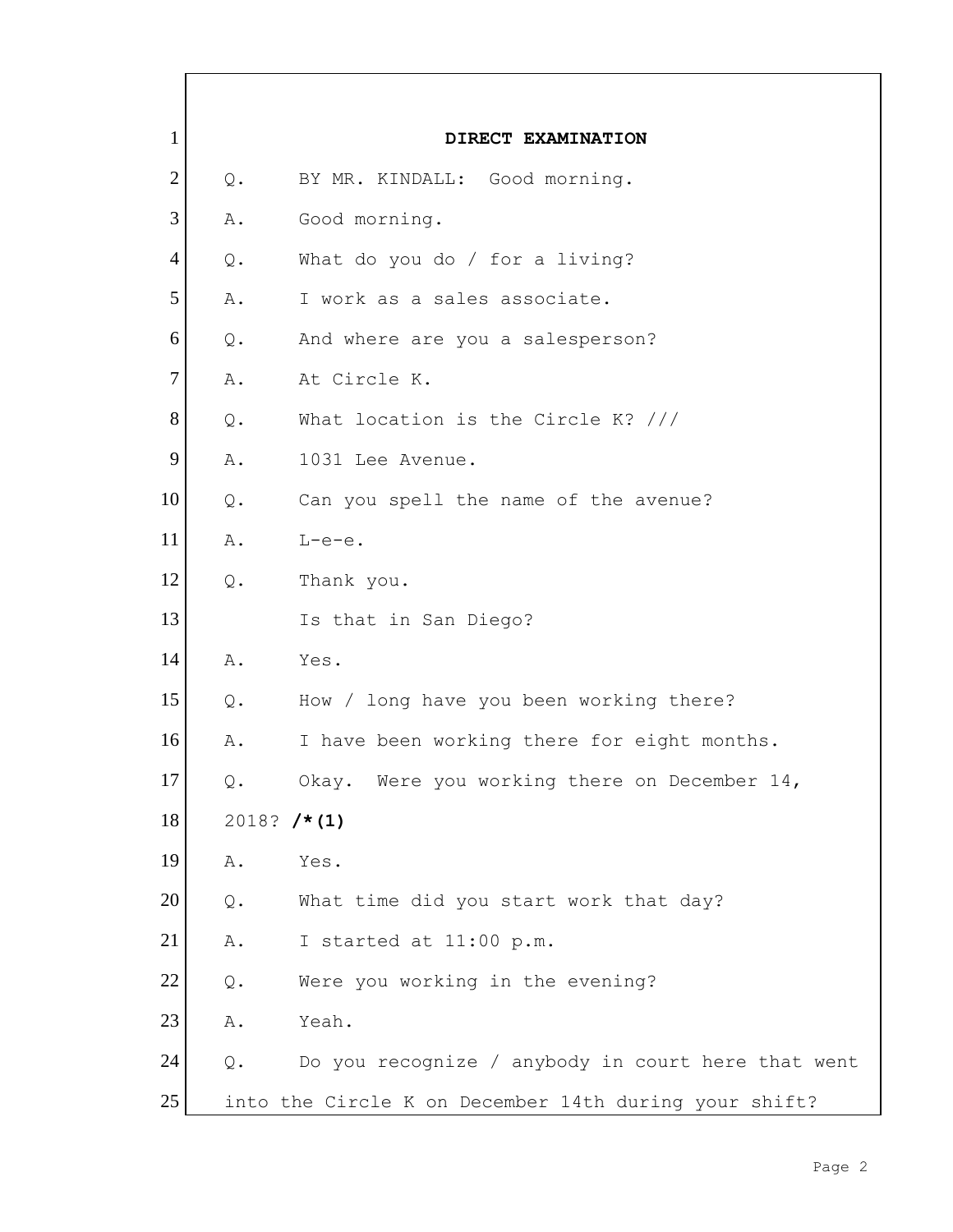| $\mathbf{1}$   | Yes.<br>Α.                                                      |
|----------------|-----------------------------------------------------------------|
| $\overline{2}$ | Can you please describe that person by saying, /<br>Q.          |
| 3              | first, where they are sitting and, second, describe what        |
| $\overline{4}$ | they are wearing today.                                         |
| 5              | He is sitting on the left side, and he is wearing<br>Α.         |
| 6              | a / brown shirt.                                                |
| 7              | MR. KINDALL: May the record reflect an in-court                 |
| 8              | ID of the defendant?                                            |
| 9              | THE COURT: He pointed to the defendant in the                   |
| 10             | courtroom.                                                      |
| 11             | MS. PERRY: And we will // stipulate to the ID of                |
| 12             | the defendant.                                                  |
| 13             | THE COURT: Please proceed.                                      |
| 14             | BY MR. KINDALL: And tell us what happened when<br>$Q_{\bullet}$ |
| 15             | the defendant first came in the store.                          |
| 16             | And when / he first entered, he started arguing<br>Α.           |
| 17             | with my coworker about the ATM.                                 |
| 18             | Were you there for that exchange?<br>Q.                         |
| 19             | I was stocking the delivery /// that we had got.<br>Α.          |
| 20             | That means you were able to hear the conversation;<br>$Q$ .     |
| 21             | is that correct?                                                |
| 22             | Yes, sir.<br>Α.                                                 |
| 23             | $Q$ .<br>Is the Circle K equipped with security / cameras?      |
| 24             | Α.<br>Yes, it is.                                               |
| 25             | MR. KINDALL: I am going to have marked as                       |

Г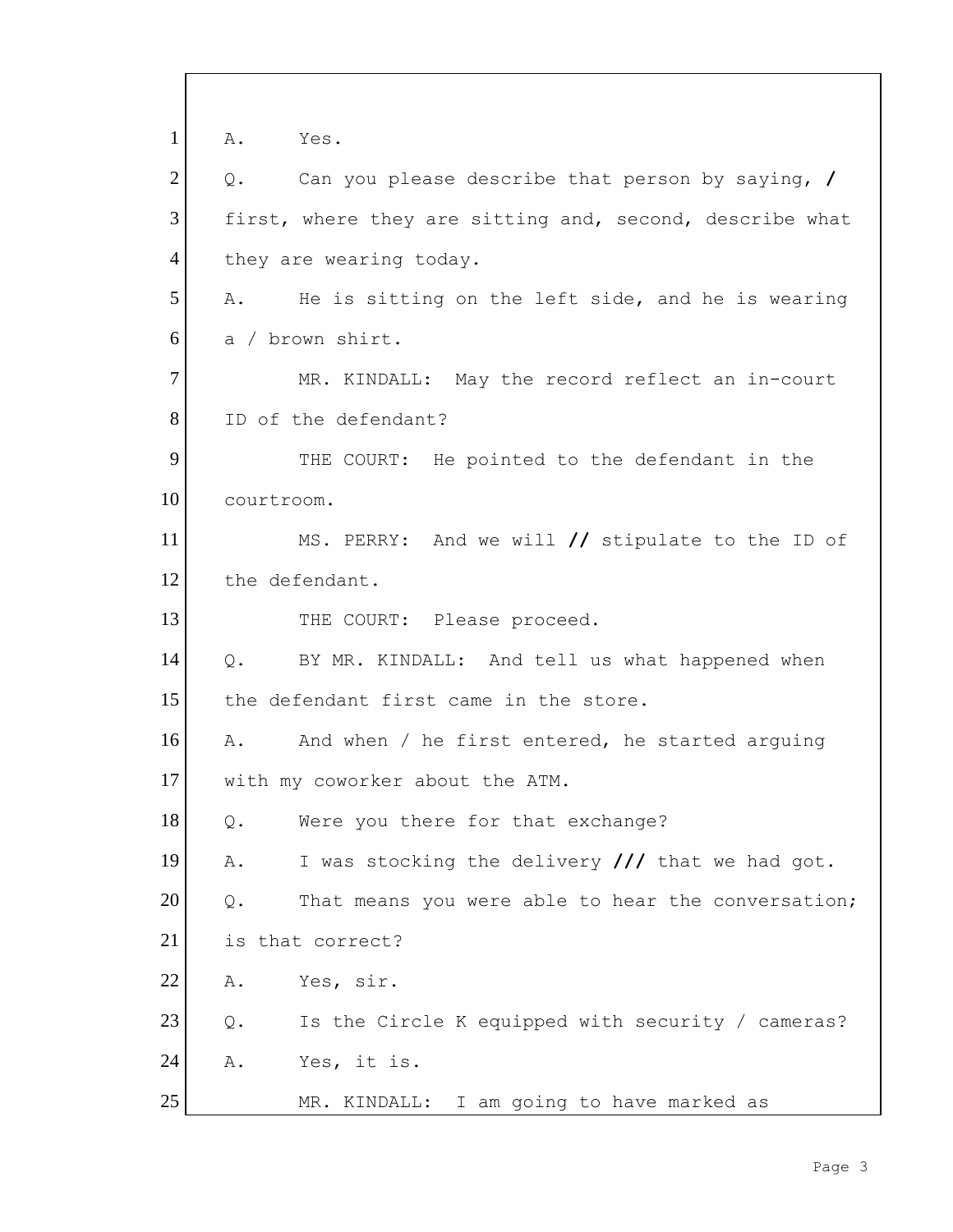| $\mathbf{1}$   | People's Exhibit 1 a disc with seven video files on it.  |
|----------------|----------------------------------------------------------|
| $\overline{2}$ | MS. PERRY: Excuse me, Your /*(2) Honor. What are         |
| 3              | the files?                                               |
| $\overline{4}$ | MR. KINDALL: I will describe it as video                 |
| 5              | surveillance from Circle K.                              |
| 6              | THE COURT: That will be marked as People's 1.            |
| $\tau$         | Q. BY MR. KINDALL: Mr. Lander, can / you see the         |
| 8              | screen from where you are sitting?                       |
| 9              | A.<br>Yes.                                               |
| 10             | This is surveillance video from 12/14/2018 at<br>$Q$ .   |
| 11             | about $9:26$ / p.m.?                                     |
| 12             | A.<br>Okay.                                              |
| 13             | I am beginning at time stamp 9:26. I paused the<br>$Q$ . |
| 14             | video at 9:26:04.                                        |
| 15             | Who just entered $/$ into the frame inside the           |
| 16             | store?                                                   |
| 17             | The guy.<br>Α.                                           |
| 18             | And when you say "the guy," are you referring to<br>Q.   |
| 19             | the defendant here in court today?                       |
| 20             | Yes. $\prime\prime$<br>Α.                                |
| 21             | Okay. So the time stamp is 9:26 p.m. Were you in<br>Q.   |
| 22             | the store when this happened?                            |
| 23             | Yes.<br>Α.                                               |
| 24             | Okay. You previously said that / you started work<br>Q.  |
| 25             | at about 11:00. Is it possible that your shift started   |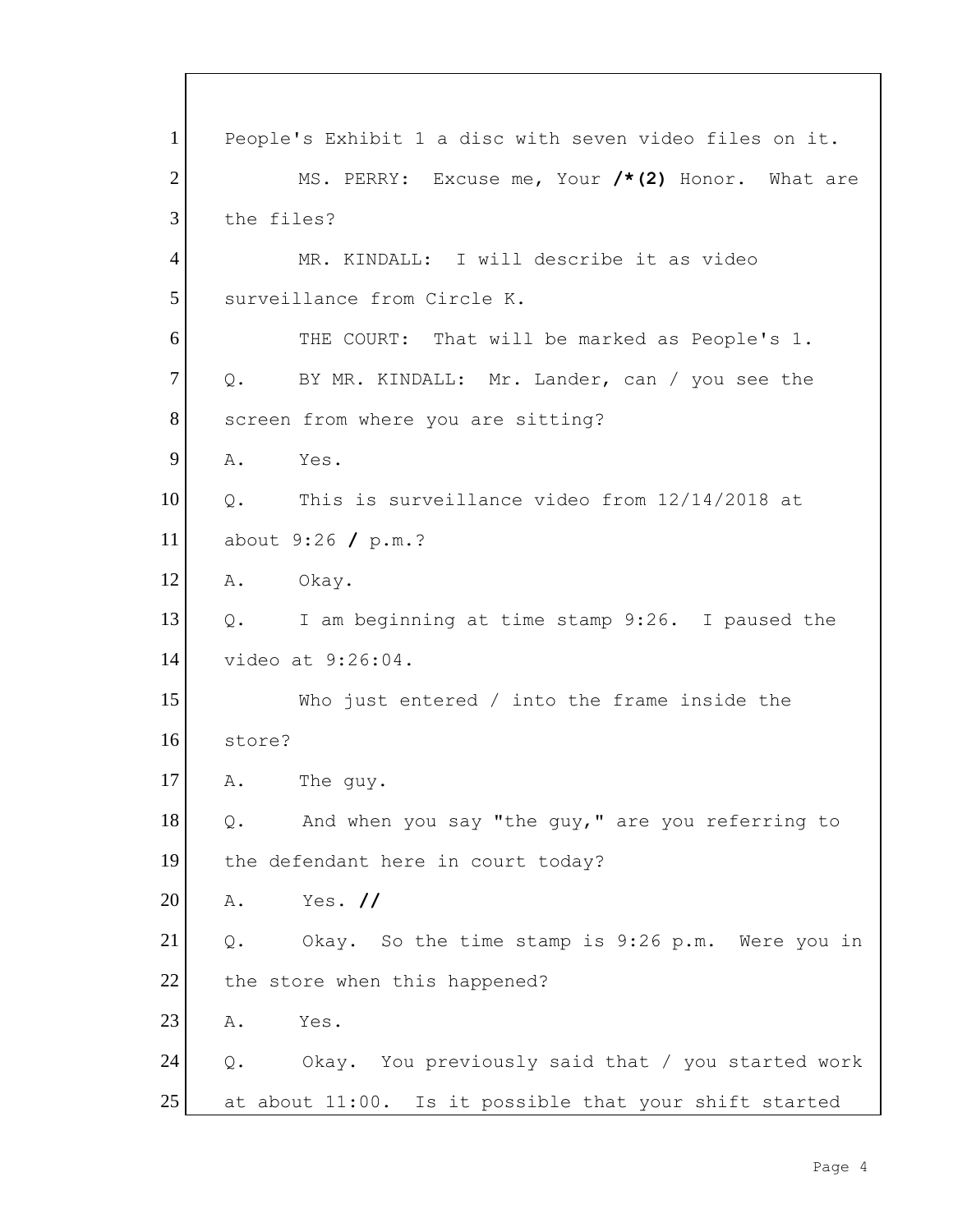1 earlier that day? 2 A. Yes, sir. Q. I will resume playing at **///** 9:26:04 p.m. 4 Sir, will you describe for us what you saw the 5 defendant doing in the video just then. MS. PERRY: Objection. Calls for / a narrative. 7 THE COURT: Overruled. 8 Please answer the question, sir. 9 THE WITNESS: He was at the ATM. 10 Q. BY MR. KINDALL: Is that located in the back of the store? A. Yes. **/\*(3) END OF WARMUP – Pause**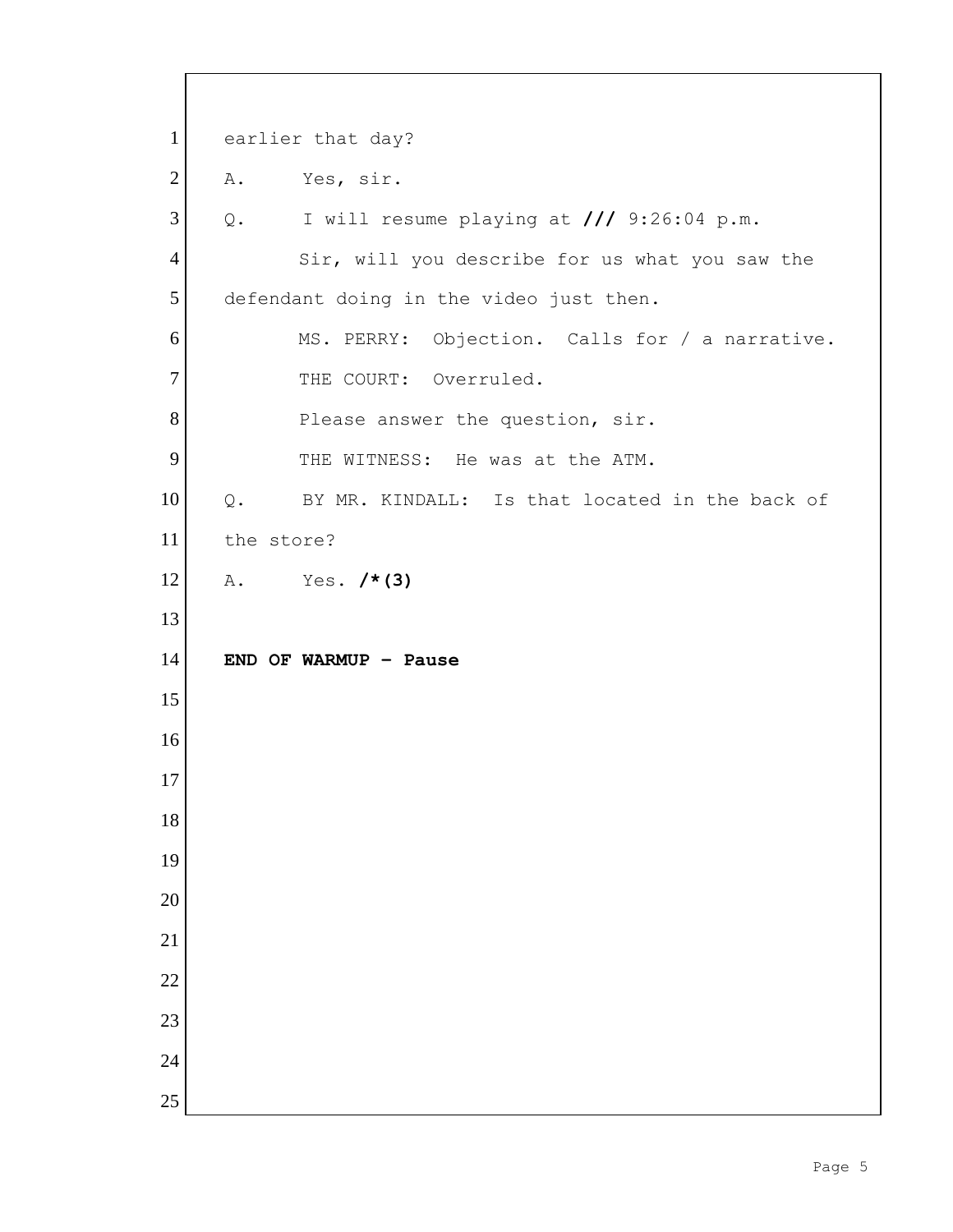| $\mathbf{1}$   | <b>EXAM</b>    |                                                    |
|----------------|----------------|----------------------------------------------------|
| $\overline{2}$ | $Q$ .          | BY MR. KINDALL: Did you see the defendant then     |
| 3              |                | approach the front counter?                        |
| $\overline{4}$ | Α.             | Yes.                                               |
| 5              | $Q$ .          | And what did he do when he approached the front    |
| 6              | counter?       |                                                    |
| 7              | Α.             | He started arguing / with my coworker.             |
| 8              | $Q$ .          | Could you hear the conversation?                   |
| 9              | Α.             | Yes.                                               |
| 10             | $Q$ .          | What did you hear the defendant say, if anything?  |
| 11             | Α.             | I heard why wasn't the receipt printing. /         |
| 12             | $Q$ .          | Did he ask you something about the receipt?        |
| 13             | Α.             | Yeah. Why it was not printing.                     |
| 14             | $Q$ .          | What happened next?                                |
| 15             | Α.             | Then that is when my coworker tried to / explain   |
| 16             |                | to him that we have nothing to do with the ATM.    |
| 17             | Q.             | Were you called over to join the conversation?     |
| 18             | Α.             | Yes.                                               |
| 19             | $\mathsf{Q}$ . | Did you $\prime\prime$ speak with the defendant?   |
| 20             | Α.             | Yes.                                               |
| 21             | $\mathsf{Q}$ . | Okay. What did you inform him?                     |
| 22             | Α.             | I repeated that we have nothing to do with the     |
| 23             | ATM.           |                                                    |
| 24             | Q.             | Is / the ATM operated by Circle K or by an outside |
| 25             | company?       |                                                    |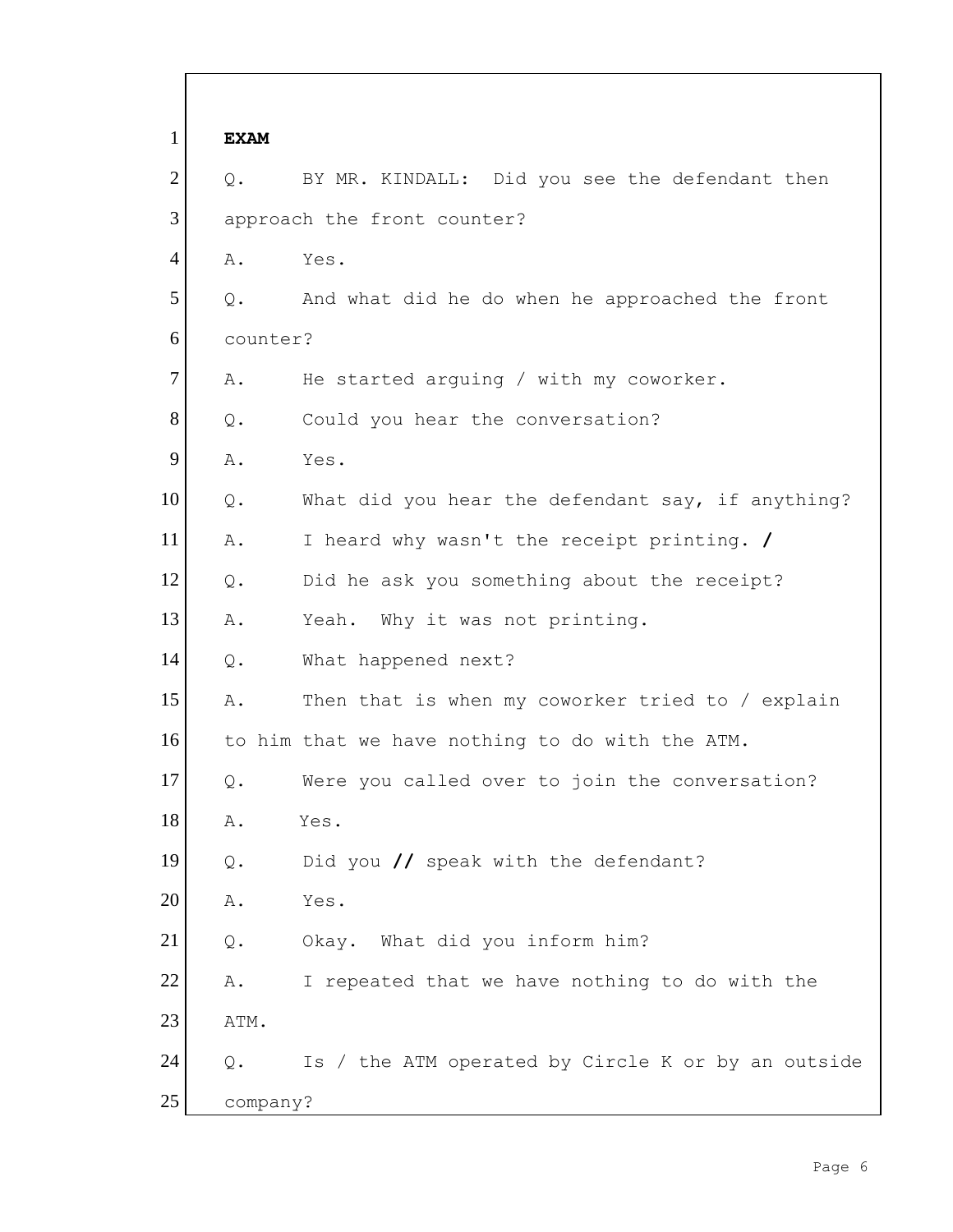1 A. An outside company. 2 | Q. All right. What happened after you told him 3 that **///** you did not have anything to do with the 4 receipt? 5 A. He just left. 6 Q. At some point later, did the defendant come back 7 into the store? / 8 A. Yes. 9 MS. PERRY: Excuse me, Your Honor. I did not hear 10 the answer. 11 THE COURT: The witness said, "Yes." 12 MS. PERRY: Please excuse the interruption. 13 THE COURT: Continue with the questions, Counsel. 14 Q. BY MR. KINDALL: And **/\*(1)** please tell us what 15 happened when the defendant entered the store the second 16 time. 17 A. When he entered the second time, he asked me about 18 the / tacos. 19 0. Does Circle K have tacos for sale? 20 A. Yes. 21 | Q. What exactly did he ask you about the tacos? 22 A. How long they would take. 23 Q. What did / you respond? 24 A. I said I did not know because I had only gotten in 25 an hour ago.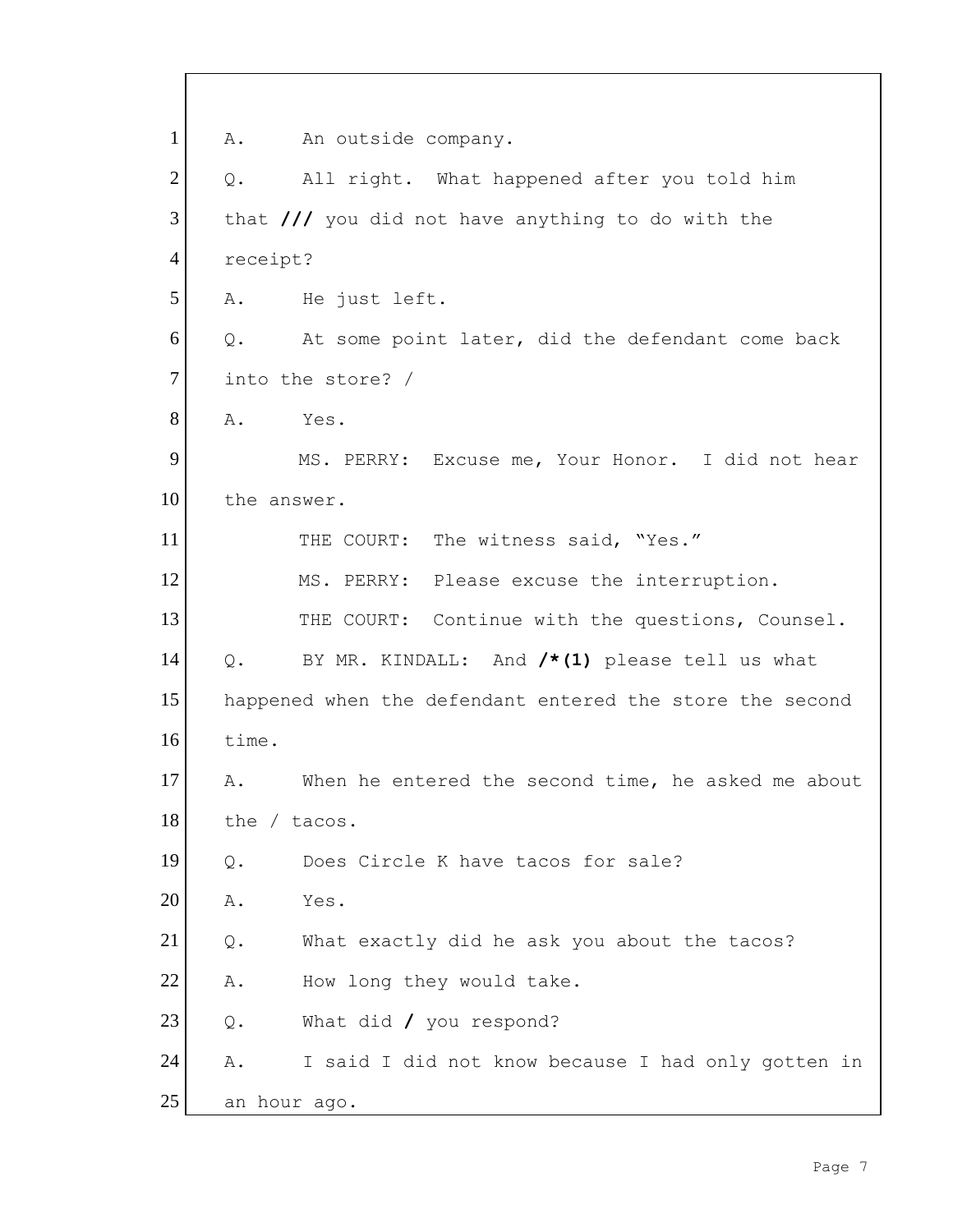| $\mathbf{1}$   | $Q$ .          | Okay. And what did he reply to you? /                   |
|----------------|----------------|---------------------------------------------------------|
| $\overline{2}$ | Α.             | He said that he worked at a Circle K previously         |
| 3              |                | and that he knows every two hours we have to change the |
| $\overline{4}$ | tacos.         |                                                         |
| 5              | Q.             | And what // happened next?                              |
| 6              | Α.             | Then he started saying that I was okay and began        |
| $\tau$         | to leave.      |                                                         |
| 8              | Q.             | What happened next?                                     |
| 9              | Α.             | Then he returned back and asked if I / was with a       |
| 10             | gang.          |                                                         |
| 11             | Q.             | Do you remember exactly what he asked you?              |
| 12             | Α.             | I don't remember exactly.                               |
| 13             | Q.             | What do you remember him saying?                        |
| 14             | Α.             | If I was /// gang-related.                              |
| 15             | $Q$ .          | Did he say the words "gang-related"?                    |
| 16             | Α.             | No. I do not remember exactly how he asked me.          |
| 17             | $\mathsf{Q}$ . | What happened next?                                     |
| 18             | Α.             | That is when / he exited.                               |
| 19             | $Q$ .          | Did he leave the store a second time?                   |
| 20             | Α.             | Yeah.                                                   |
| 21             | Q.             | Okay. After he left the store again, did you            |
| 22             |                | observe him come back?                                  |
| 23             | Α.             | Yes. $/* (2)$                                           |
| 24             |                | END OF LEAD-IN - KEEP READING WITHOUT PAUSE             |
| 25             |                |                                                         |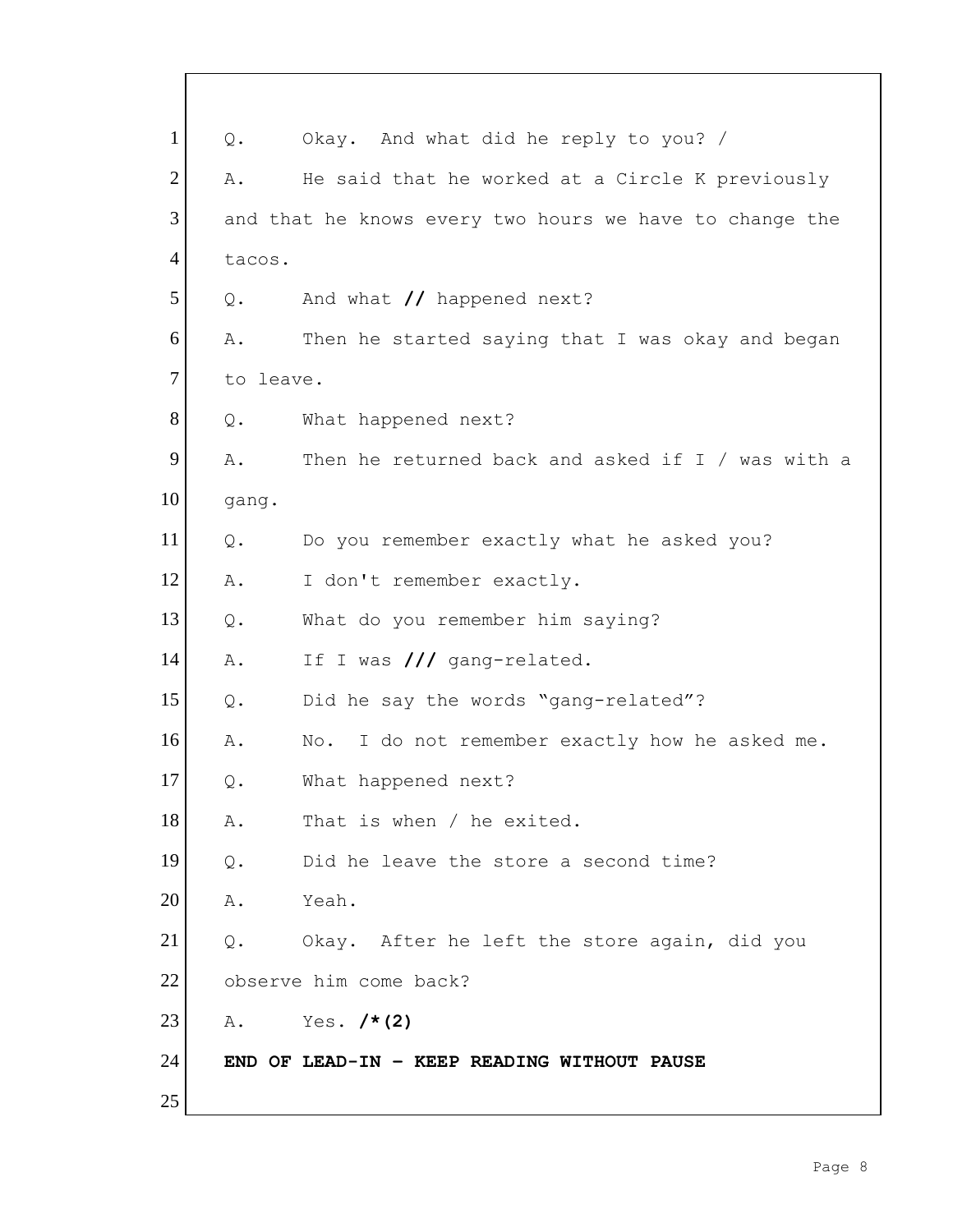| $\mathbf{1}$   |       | START TYPING                                           |
|----------------|-------|--------------------------------------------------------|
| $\overline{2}$ |       | Q. BY MR. KINDALL: Currently up on the screen, I       |
| 3              |       | have put up the video. Do you recognize that?          |
| $\overline{4}$ |       | A. Yes, I do.                                          |
| 5              |       | MS. PERRY: Excuse me, Your Honor. What time is /       |
| 6              |       | he starting at?                                        |
| $\overline{7}$ |       | THE COURT: Counsel, would you clarify, please.         |
| 8              |       | MR. KINDALL: I am at 12:41:18 a.m.                     |
| 9              |       | MS. PERRY: Thank you, Your Honor.                      |
| 10             |       | THE COURT: Go ahead, please, Counsel. /                |
| 11             | $Q$ . | BY MR. KINDALL: Now, on December 15, 2018, sir,        |
| 12             |       | at about this time, did the defendant come back again? |
| 13             | Α.    | Yes, he did.                                           |
| 14             |       | Q. All right. What happened / when he came back this   |
| 15             | time? |                                                        |
| 16             | A.    | He started arguing with a customer.                    |
| 17             | Q.    | And were you able to see the argument?                 |
| 18             | Α.    | Yeah.                                                  |
| 19             | $Q$ . | Were you able to $//$ hear the argument?               |
| 20             | Α.    | Yes.                                                   |
| 21             | $Q$ . | What, if anything, did the defendant say?              |
| 22             | Α.    | I don't remember quite what he said.                   |
| 23             | $Q$ . | Do you recall generally what he said? /                |
| 24             | Α.    | No, I don't remember.                                  |
| 25             | $Q$ . | What was his tone of voice?                            |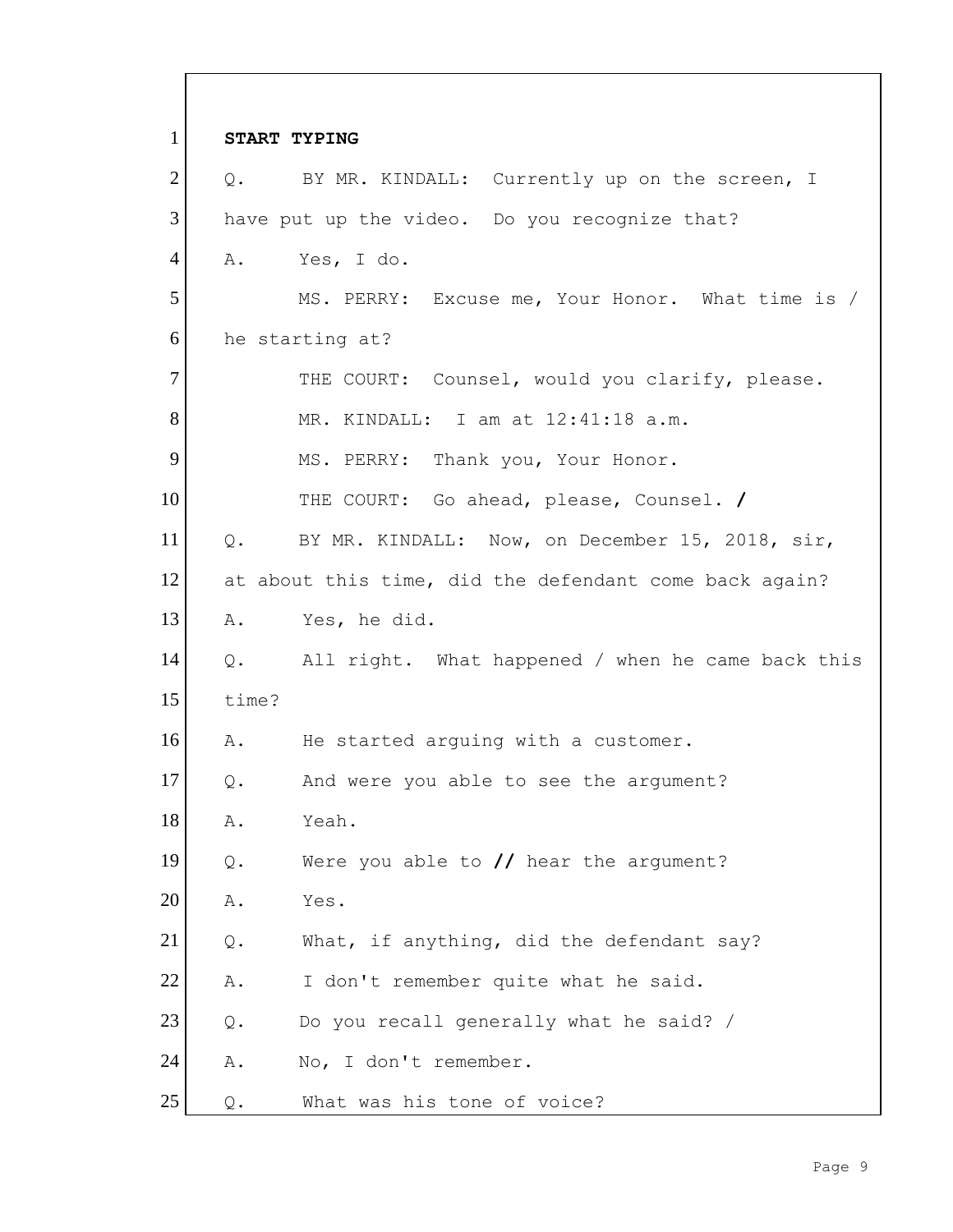| $\mathbf{1}$   | Α.    | Angry.                                               |
|----------------|-------|------------------------------------------------------|
| $\overline{2}$ | $Q$ . | How did you determine it was angry?                  |
| 3              | Α.    | His face.                                            |
| $\overline{4}$ | Q.    | What did his face appear $\frac{1}{1}$ like?         |
| 5              | Α.    | Pissed off.                                          |
| 6              | $Q$ . | What about his face made him look pissed off?        |
| $\overline{7}$ | Α.    | I am uncertain, sir.                                 |
| 8              | Q.    | Going back to the video, do you see yourself / in    |
| 9              |       | the video here?                                      |
| 10             | Α.    | Yes.                                                 |
| 11             | $Q$ . | Where are you located?                               |
| 12             | Α.    | I am the cashier.                                    |
| 13             | $Q$ . | Are you on the bottom of the video?                  |
| 14             | Α.    | Yes.                                                 |
| 15             | Q.    | Can you see $/* (1)$ the customer that the defendant |
| 16             |       | was arquing with?                                    |
| 17             | Α.    | Yes, I can.                                          |
| 18             | $Q$ . | Where is he?                                         |
| 19             | Α.    | In front of the door.                                |
| 20             | $Q$ . | Did the defendant come up and / approach you at      |
| 21             |       | the counter?                                         |
| 22             |       | MS. PERRY: Objection. Leading.                       |
| 23             |       | THE COURT: That is overruled.                        |
| 24             |       | You may answer the question, sir.                    |
| 25             |       | THE WITNESS: Yes, the guy came up to me.             |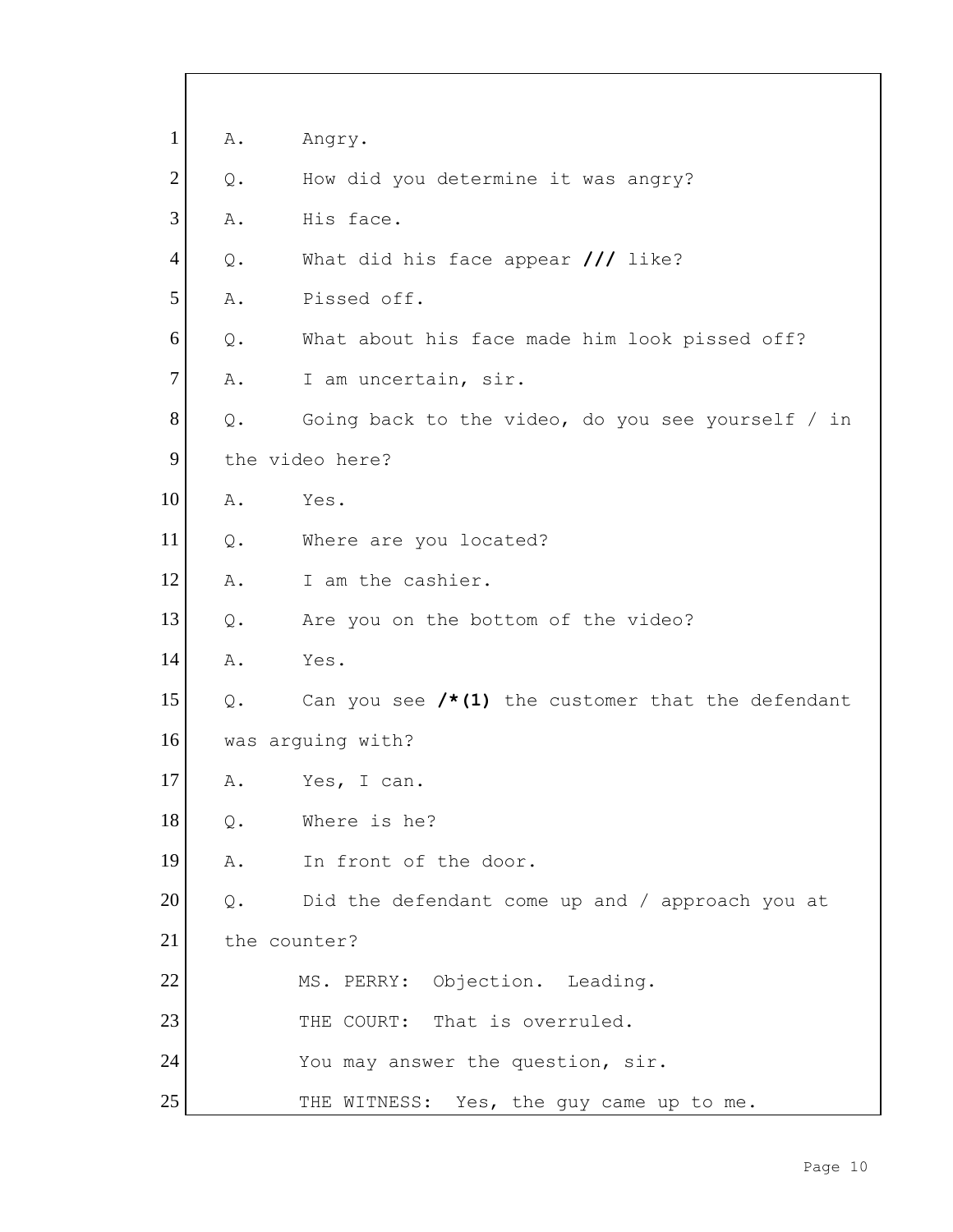| $\mathbf{1}$   | $Q$ .          | BY MR. KINDALL: And what / did he say?                    |
|----------------|----------------|-----------------------------------------------------------|
| $\overline{2}$ | Α.             | He was telling me to come over the counter.               |
| 3              | $Q$ .          | Anything else?                                            |
| $\overline{4}$ | Α.             | Also, that he was going to beat me up.                    |
| 5              | $Q$ .          | Do you / remember the exact words he used?                |
| 6              | Α.             | No, sir. Not really.                                      |
| $\tau$         | $Q$ .          | Okay. How did it make you feel when he approached         |
| 8              |                | you and told you to // come over so he could beat you up? |
| 9              | Α.             | I was scared.                                             |
| 10             | Q.             | What happened next?                                       |
| 11             | Α.             | Then he started arguing with my other coworker.           |
| 12             | $Q$ .          | Starting up the / video again, please describe for        |
| 13             |                | us what just happened here.                               |
| 14             | Α.             | He was telling us he would beat us up, both of us,        |
| 15             |                | outside. That is /// what he was saying.                  |
| 16             | Q.             | Okay. Then what happened?                                 |
| 17             | Α.             | And then he started saying things to the customer,        |
| 18             |                | and that is when he took out a / knife.                   |
| 19             | Q.             | When you say "he took out a knife," are you               |
| 20             |                | talking about the customer or the defendant?              |
| 21             | Α.             | The defendant.                                            |
| 22             | $\mathsf{Q}$ . | When you saw the knife, $/*(2)$ how did you react?        |
| 23             | Α.             | I immediately grabbed the little chair.                   |
| 24             | $Q$ .          | Are you referencing the stool?                            |
| 25             | Α.             | Yes.                                                      |

Г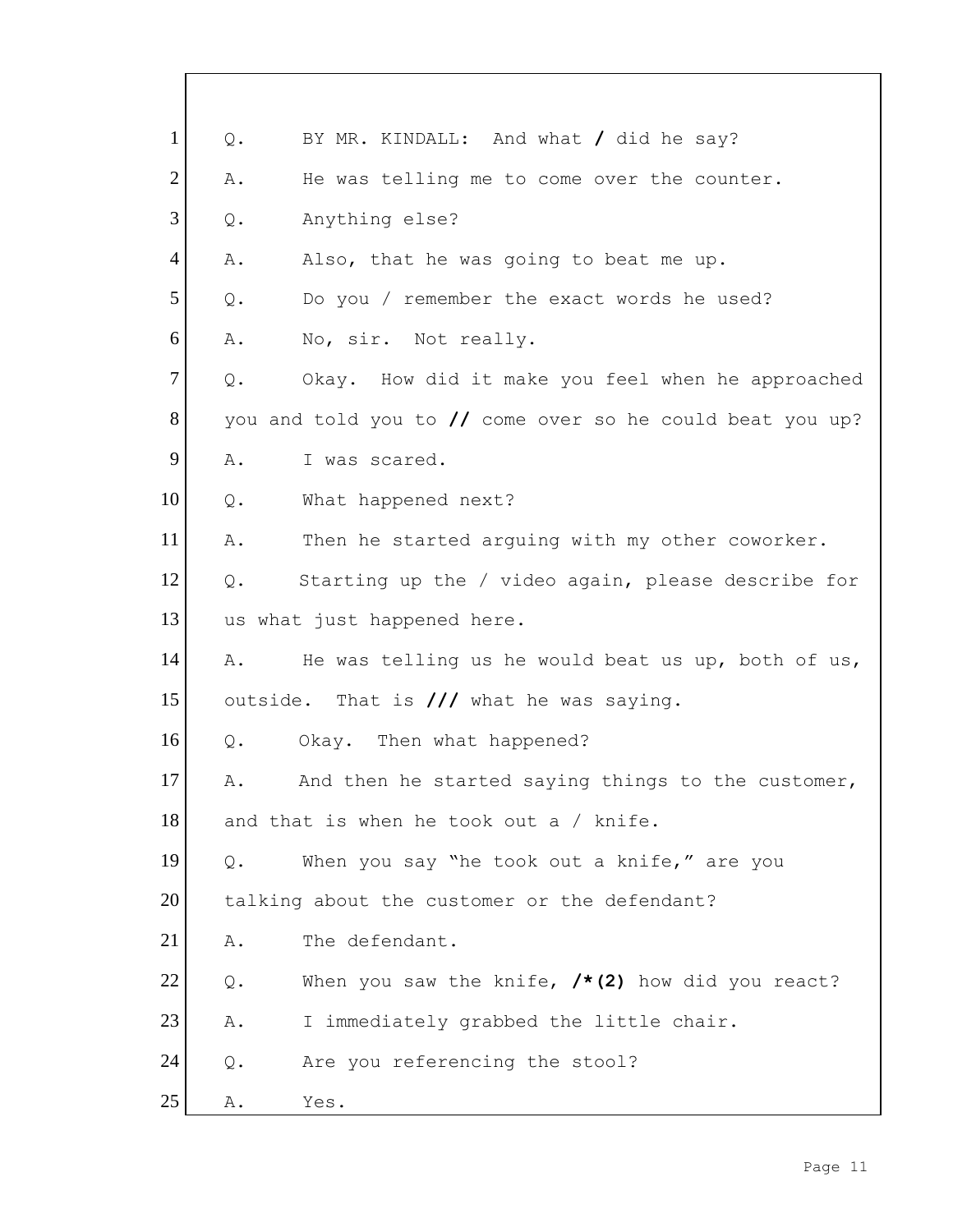| $\mathbf{1}$   | $Q$ .          | Why did you grab the stool?                                               |
|----------------|----------------|---------------------------------------------------------------------------|
| $\overline{2}$ | Α.             | To use for / protection.                                                  |
| 3              | $Q$ .          | And you went over to the other side of the                                |
| $\overline{4}$ | counter?       |                                                                           |
| 5              | Α.             | Yes.                                                                      |
| 6              | $Q$ .          | What hand was the defendant holding the knife in?                         |
| $\overline{7}$ | Α.             | His left hand. /                                                          |
| 8              | Q.             | Going back to the video now, can you see on the                           |
| 9              |                | screen where the knife is right now?                                      |
| 10             |                | MS. PERRY: Objection. Improper question.                                  |
| 11             |                | THE COURT: Overruled.                                                     |
| 12             |                | THE WITNESS: Right now, it / is in his hand.                              |
| 13             | Q.             | BY MR. KINDALL: Do you see the weapon in his                              |
| 14             | right hand?    |                                                                           |
| 15             | Α.             | Yes.                                                                      |
| 16             | Q.             | During this time period when you went out around                          |
| 17             |                | the counter $\frac{1}{\sqrt{2}}$ with the chair, was the defendant saying |
| 18             | anything?      |                                                                           |
| 19             | Α.             | He said he was going to come back.                                        |
| 20             | $\mathsf{Q}$ . | Okay. Did he tell you when specifically?                                  |
| 21             | Α.             | $\mathbb{N} \circ$ .                                                      |
| 22             | $Q$ .          | Did / he say specifically what he was going to do                         |
| 23             |                | when he came back?                                                        |
| 24             | Α.             | He was going to beat us up.                                               |
| 25             | $\mathsf{Q}$ . | When he was saying that, $\frac{1}{1}$ was he holding the                 |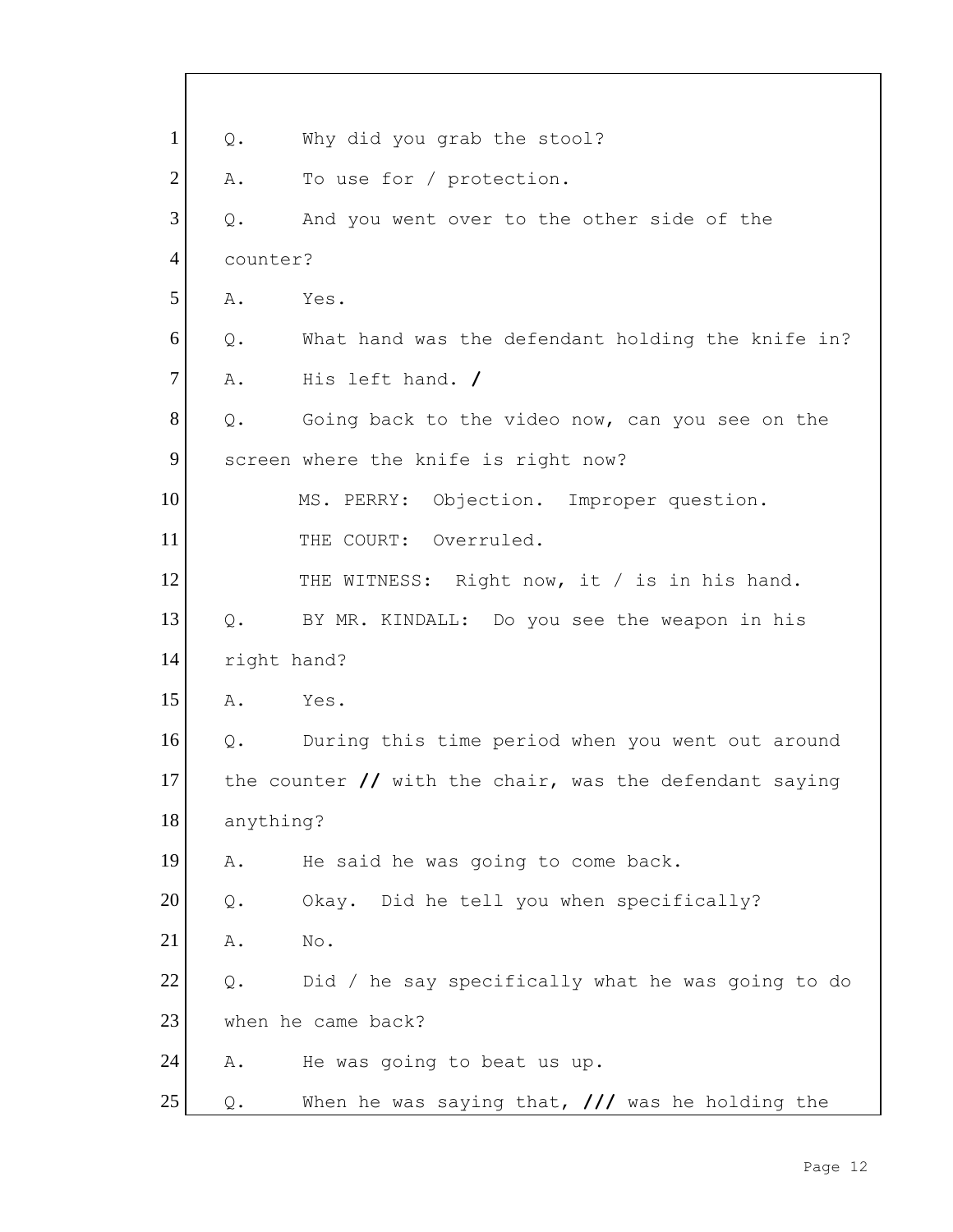1 weapon in his hand? 2 A. Yes. The knife. 3 Q. Could you observe the knife? 4 A. Yes.  $5$  Q. Okay. How did the defendant holding the knife / 6 make you feel? 7 A. I was frightened.  $8$  Q. Okay. Did he ever say that he was going to use 9 the weapon? 10 A. No, he never said that exactly. **/(\*3)** 11 | Q. Did he ever say he was going to do anything other 12 than beat you up? 13 A. Only that he was going to bring back his boys. / 14 Q. Did you ever see the defendant again during your 15 shift? 16 A. No. 17 Q. And did you call the police? 18 A. Yes. 19 Q. When the defendant told you that he **/** would come 20 back with his boys, did he say what he intended to do? 21 | A. I don't really remember. 22 MR. KINDALL: I have no further questions for 23 this / witness. 24 THE COURT: Do you have cross-examination, 25 Counsel?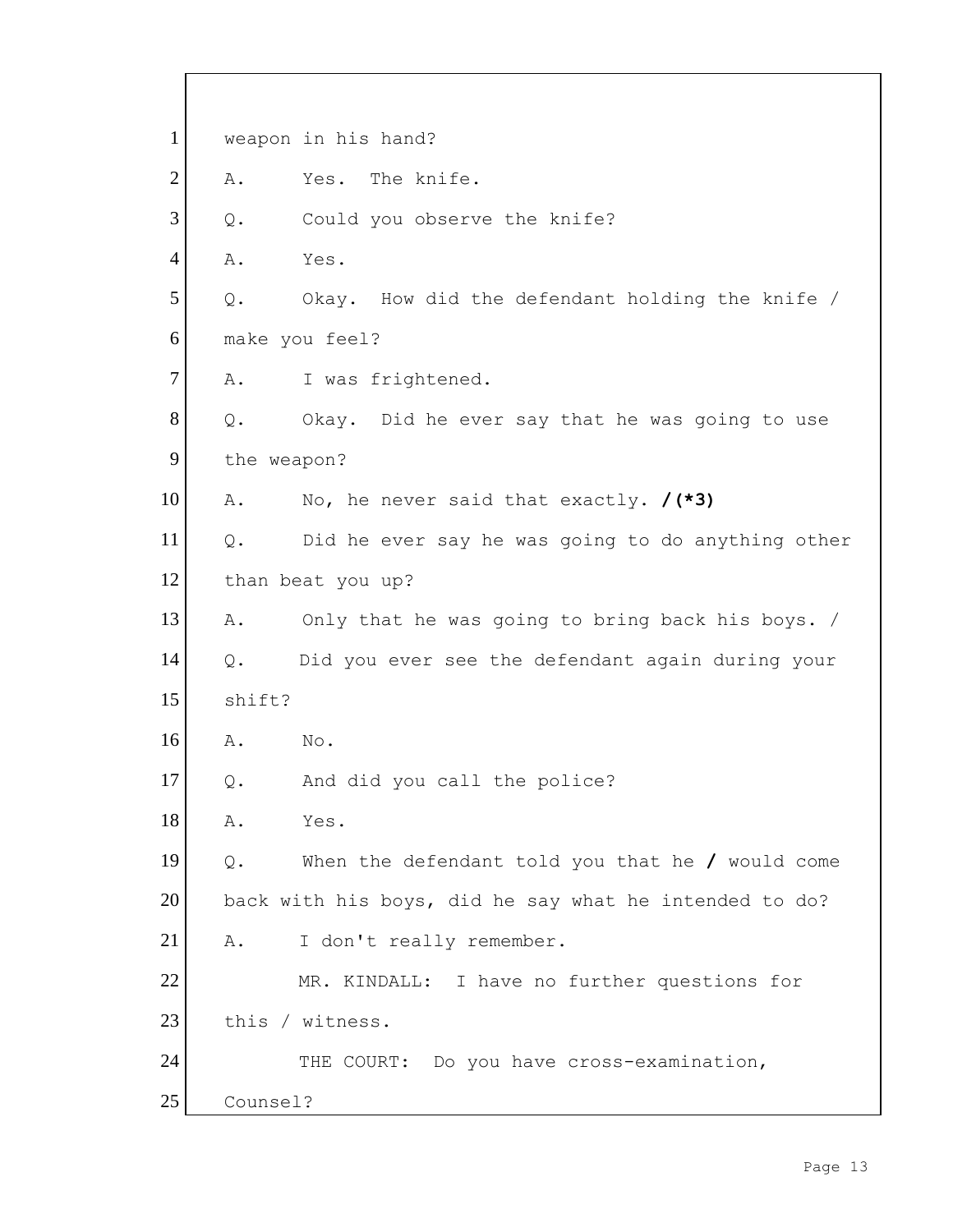1 MS. PERRY: Yes, please. 2 THE COURT: Go right ahead. 3 **CROSS-EXAMINATION** 4 Q. BY MS. PERRY: Good morning, Mr. Lander. 5 A. Hello. 6 Q. Sir, how long have you worked at Circle **//** K for? 7 A. Approximately eight months. 8 Q. Eight months? 9 A. Yeah. 10 | Q. Back in December, you had worked there for how 11 long? 12 A. Maybe six or seven months. 13  $\circ$ . And before / the events we are discussing today, 14 had you seen the defendant before? 15 A. I had seen him once before when he came in as a 16 customer. **///** 17 Q. Would you say you were familiar with his face? 18 A. Kind of. 19 Q. Have you seen people that were intoxicated before? 20 A. No. 21 Q. Okay. Do you know whether / or not, in your 22 opinion, you felt the defendant was drunk? 23 A. No, ma'am.  $24$  Q. And we saw in the video that you were holding a 25 stool **/\*(4)** when you approached the defendant; is that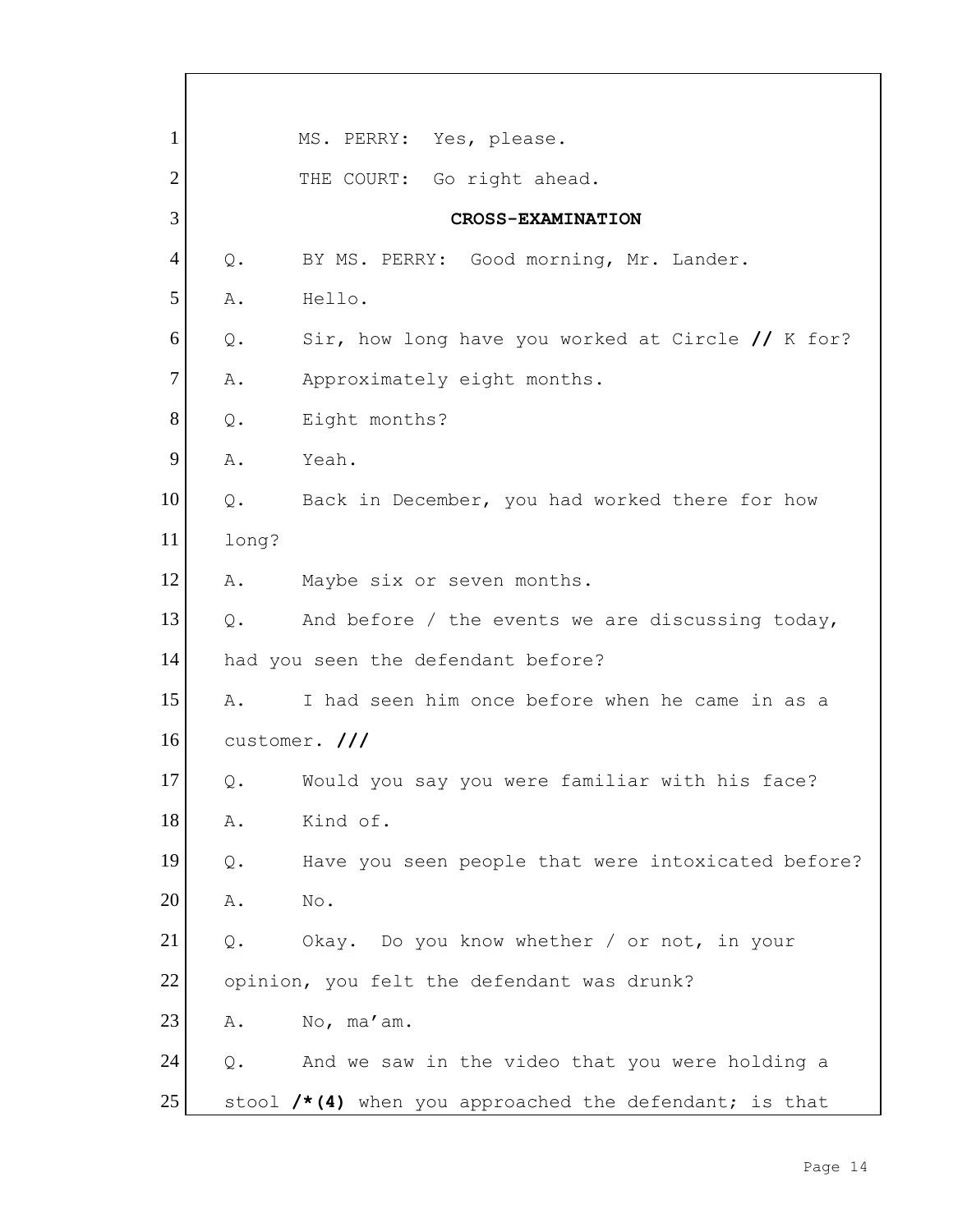| $\mathbf{1}$   | correct?                                                 |
|----------------|----------------------------------------------------------|
| $\overline{2}$ | Α.<br>Yes.                                               |
| 3              | Is it possible that you were holding the stool<br>Q.     |
| $\overline{4}$ | before you ever saw him with a / knife?                  |
| 5              | Α.<br>Yeah, it would be possible.                        |
| 6              | $Q$ .<br>Okay. You got the stool out. And after you got  |
| $\overline{7}$ | the stool out, he took out a knife; correct? /           |
| 8              | Α.<br>Yes.                                               |
| 9              | Q.<br>Is it your testimony it was before?                |
| 10             | Α.<br>No.                                                |
| 11             | Okay. You did not actually see him with a<br>$Q$ .       |
| 12             | knife until you approached him with the / stool; is that |
| 13             | true?                                                    |
| 14             | A.<br>Yes.                                               |
| 15             | And the defendant never pointed the knife at you;<br>Q.  |
| 16             | is that right?                                           |
| 17             | MR. KINDALL: Objection. Vague and ambiguous.             |
| 18             | THE COURT: Do you understand the // question,            |
| 19             | sir?                                                     |
| 20             | THE WITNESS: I think so, yes.                            |
| 21             | THE COURT: Objection overruled.                          |
| 22             | You may answer the question.                             |
| 23             | THE WITNESS: He pointed the knife at the customer        |
| 24             | and my coworker.                                         |
| 25             | BY MS. PERRY: And he / never said he was going to<br>Q.  |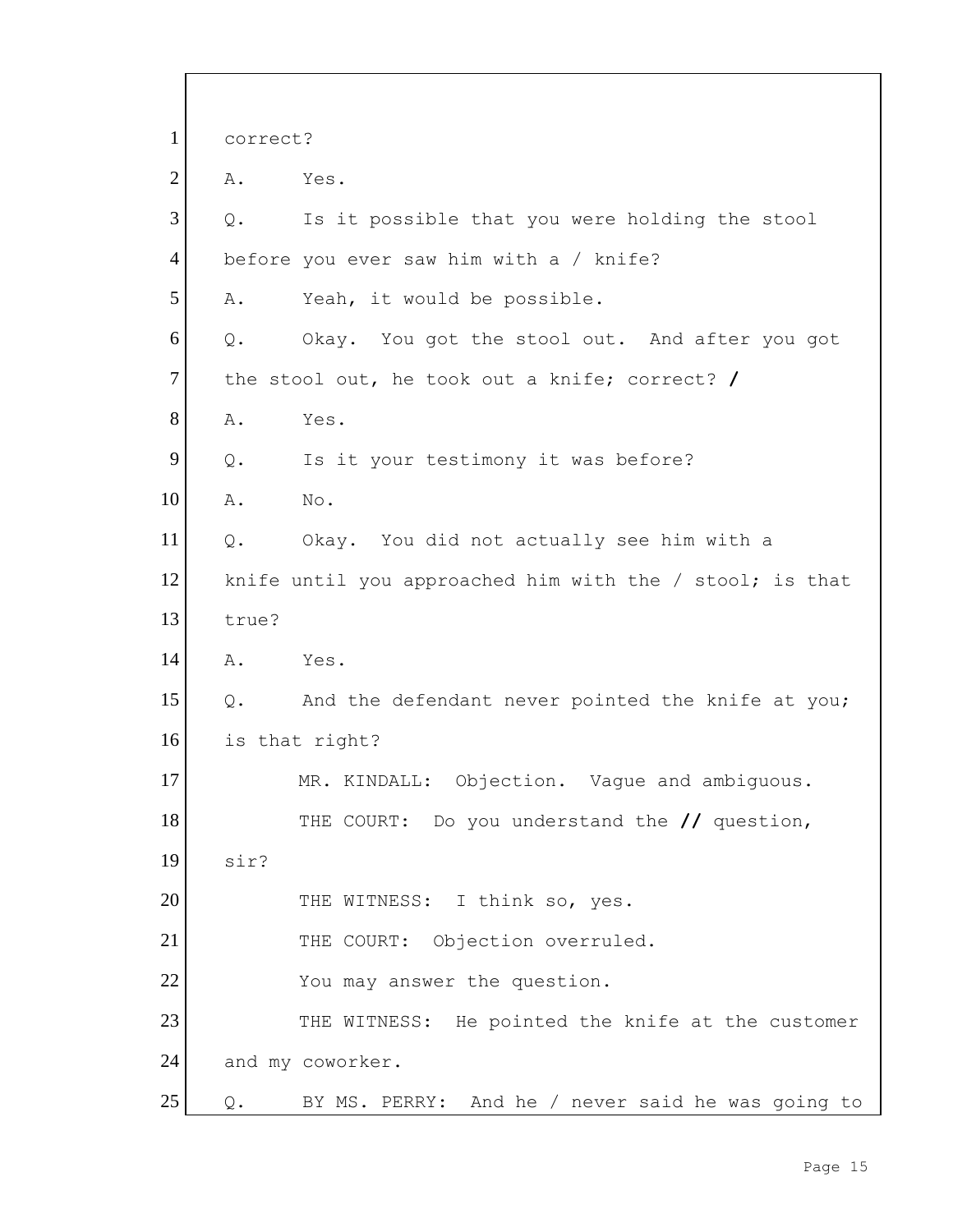| $\mathbf{1}$   |                | kill you; correct?                                       |
|----------------|----------------|----------------------------------------------------------|
| $\overline{2}$ | Α.             | He stated he was going to come back.                     |
| 3              | $Q$ .          | And beat you up; correct?                                |
| 4              | Α.             | Yes.                                                     |
| 5              | Q.             | He never $\frac{1}{1}$ said he was going to stab you;    |
| 6              | correct?       |                                                          |
| $\overline{7}$ | Α.             | He kind of meant that.                                   |
| 8              | Q.             | Did he ever actually say to you that he was going        |
| 9              |                | to / stab you?                                           |
| 10             | Α.             | Yes.                                                     |
| 11             | Q.             | When you were asked five minutes ago, you said he        |
| 12             |                | never actually said he was going to stab you; isn't that |
| 13             |                | correct? $/* (5)$                                        |
| 14             | Α.             | He said he was going to come back and beat us up;        |
| 15             | correct.       |                                                          |
| 16             | Q.             | Okay. Were you assuming that he intended to stab         |
| 17             | you?           |                                                          |
| 18             | Α.             | Yes.                                                     |
| 19             | $Q$ .          | But / did he ever actually use those exact words?        |
| 20             | Α.             | He said he was going to stab us.                         |
| 21             | $\mathsf{Q}$ . | Are you now saying he did say he was $\prime$ going to   |
| 22             | stab you?      |                                                          |
| 23             | Α.             | Well, he didn't say that exactly, but he kind of         |
| 24             | meant that.    |                                                          |
| 25             | Q.             | Is it your testimony he never used that word? /          |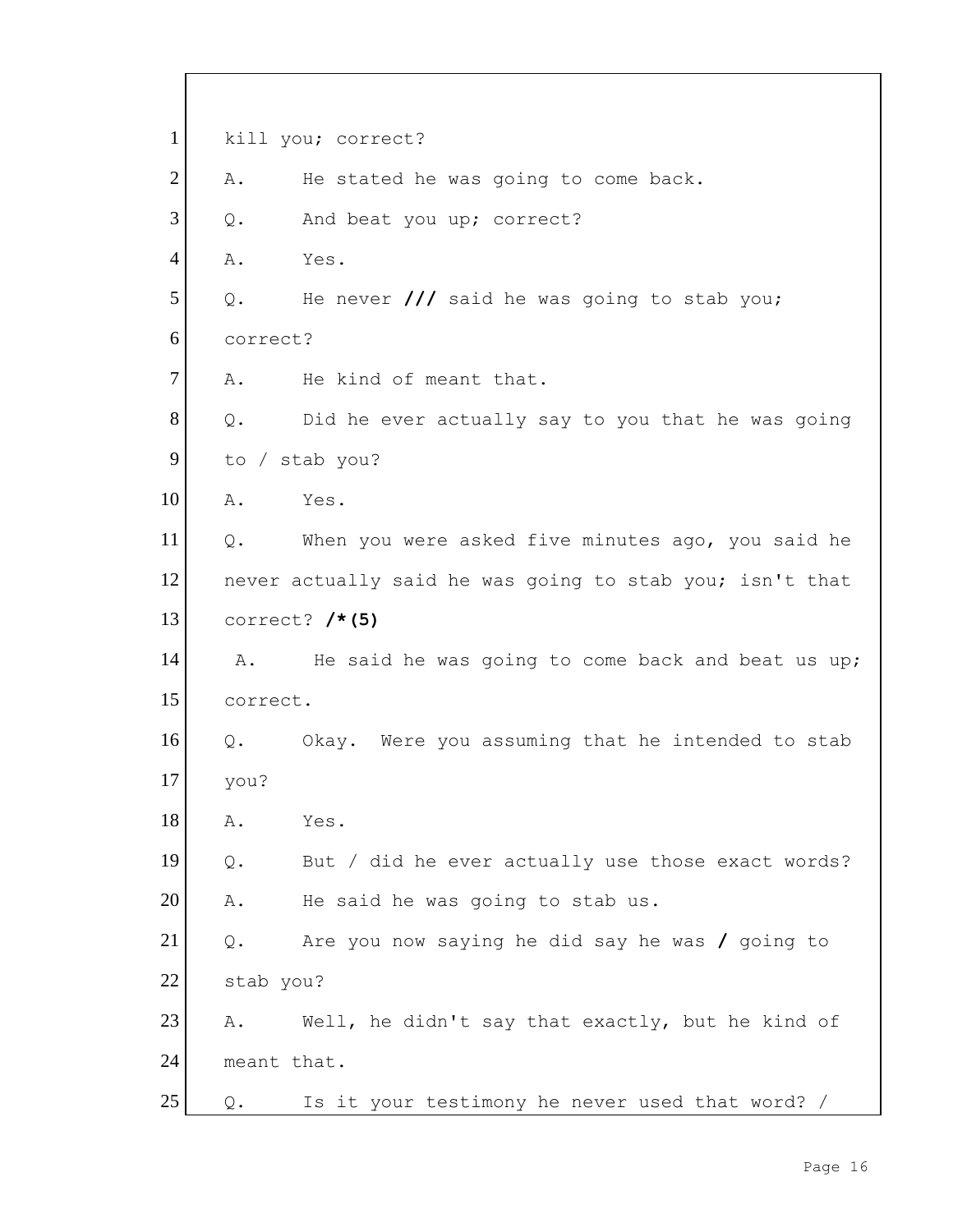1 | MR. KINDALL: Objection. Asked and answered. 2 THE COURT: That is sustained. 3 MS. PERRY: I will move on, Your Honor. 4 THE COURT: Thank you, Counsel. 5 Q. BY MS. PERRY: And when the defendant first came 6 to the Circle // K, he went to the ATM; correct? 7 A. Absolutely.  $8$  Q. When he approached you, did you testify that he 9 asked about why there was no / receipt? 10 A. Correct. 11 Q. Why was that concerning for you? 12 A It appeared like he was on narcotics or something. 13 Q. Did you think he looked like he **///** was on drugs? 14 A. Correct. 15 Q. Okay. Did he additionally look like he was drunk 16 to you? 17 A. He looked more like he had been using drugs than / 18 drinking. 19 Q. Have you observed people who are on drugs? 20 A. Yes, I have.  $21$  Q. What was it about the defendant that made you 22 believe he was on **/\*(6)** drugs? 23 A. He just looked wired or something. I don't know 24 how to describe it. 25 | Q. Okay. And did he talk to you or your coworker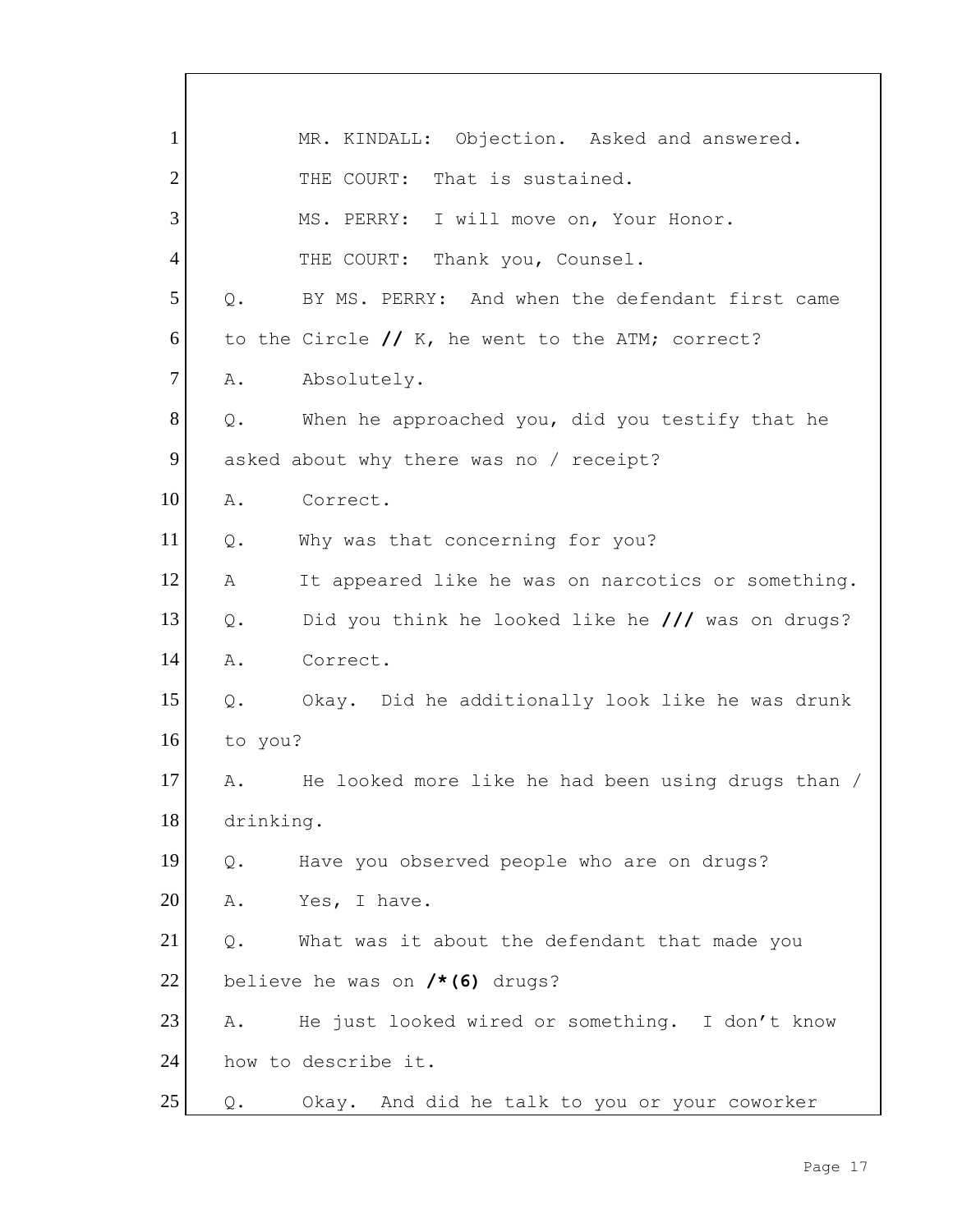| $\mathbf{1}$   |        | regarding / the receipt?                                             |
|----------------|--------|----------------------------------------------------------------------|
| $\overline{2}$ | Α.     | He was talking to my coworker.                                       |
| 3              | $Q$ .  | And is your coworker your brother?                                   |
| $\overline{4}$ | Α.     | No. She's a girl.                                                    |
| 5              | $Q$ .  | Okay. And she doesn't speak English; correct? /                      |
| 6              | Α.     | Well, not very much.                                                 |
| $\tau$         | $Q$ .  | Was she speaking to him in Spanish?                                  |
| 8              | Α.     | No. She was trying her best to speak in English,                     |
| 9              |        | but he couldn't understand / her.                                    |
| 10             | $Q$ .  | Okay.                                                                |
| 11             | Α.     | And that is why she called me over to help out.                      |
| 12             | $Q$ .  | Were they having trouble communicating?                              |
| 13             | Α.     | Yeah.                                                                |
| 14             | Q.     | Have you seen the defendant in $\frac{1}{\sqrt{2}}$ the store before |
| 15             |        | this incident?                                                       |
| 16             | Α.     | Yes.                                                                 |
| 17             | Q.     | Okay. But you never knew each other from outside                     |
| 18             |        | of the store?                                                        |
| 19             | Α.     | No. I had never seen him anywhere / but the                          |
| 20             | store. |                                                                      |
| 21             | Q.     | Is it your testimony that you believed the                           |
| 22             |        | defendant may be on drugs?                                           |
| 23             | Α.     | He was on drugs.                                                     |
| 24             | $Q$ .  | Why are you certain?                                                 |
| 25             | Α.     | His $//$ eyes -- they were poking out.                               |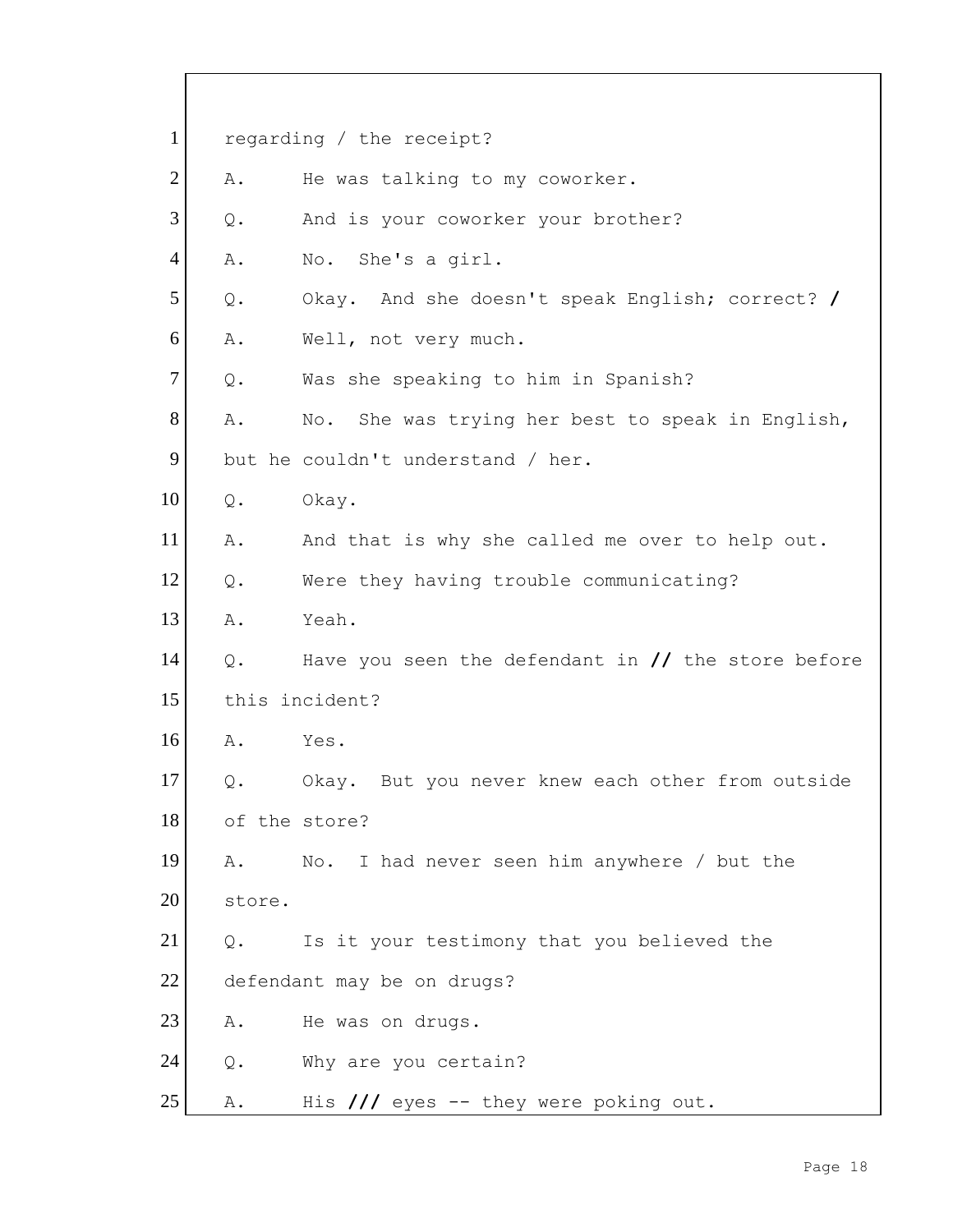| $\mathbf{1}$   | Okay. And do you also think he was intoxicated?<br>$Q$ .     |
|----------------|--------------------------------------------------------------|
| $\overline{2}$ | I think, yeah, he was.<br>Α.                                 |
| 3              | Q.<br>Isn't it true that you told / the police he was        |
| $\overline{4}$ | drunk?                                                       |
| 5              | Α.<br>Yes.                                                   |
| 6              | MS. PERRY: Nothing further. Thank you.                       |
| 7              | THE COURT: Any redirect?                                     |
| 8              | MR. KINDALL: Briefly, Your Honor.                            |
| 9              | THE COURT: You may continue, Counsel.                        |
| 10             | REDIRECT EXAMINATION                                         |
| 11             | Q.<br>BY. MR. KINDALL: You have been telling us              |
| 12             | that $/*$ (7) the defendant was intoxicated and on drugs; is |
| 13             | that correct?                                                |
| 14             | Α.<br>Yes, sir.                                              |
| 15             | Will you tell us why you think that.<br>Q.                   |
| 16             | Α.<br>Well, you could just tell. /                           |
| 17             | Let me see if I can help. Could you smell alcohol<br>Q.      |
| 18             | on his person?                                               |
| 19             | Yes. You could smell alcohol.<br>Α.                          |
| 20             | Okay. How about his speech? Was / that affected<br>$Q$ .     |
| 21             | at all?                                                      |
| 22             | Yes, sir. He was slurring his words.<br>Α.                   |
| 23             | Was there anything else that made you believe he<br>$Q$ .    |
| 24             | had been drinking?                                           |
| 25             | Just the / way he was acting.<br>Α.                          |

Г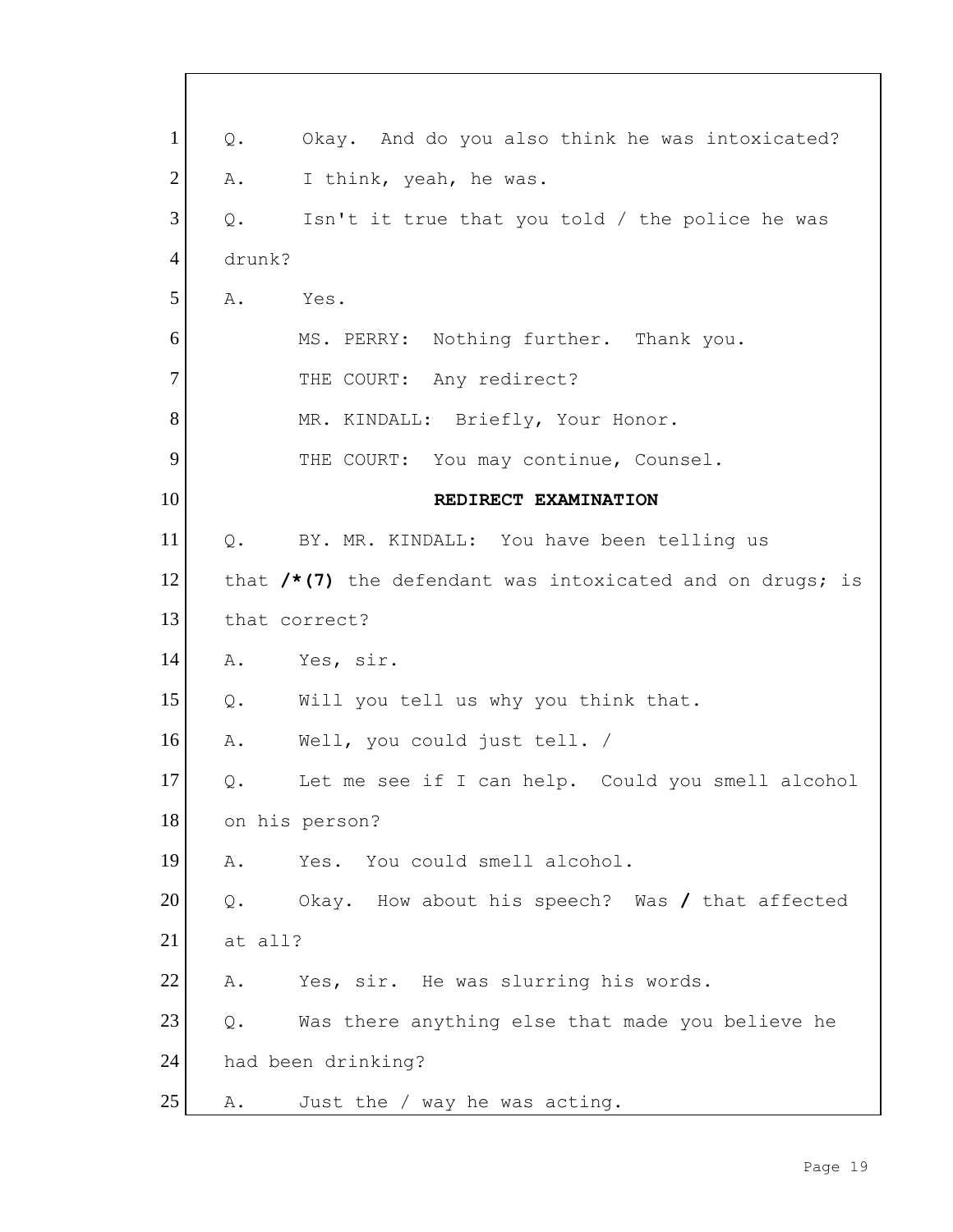| $\mathbf{1}$   | And have we covered all of the reasons you believe<br>Q.         |
|----------------|------------------------------------------------------------------|
| $\overline{2}$ | he was intoxicated?                                              |
| 3              | Yes. You could just tell.<br>Α.                                  |
| $\overline{4}$ | Okay. I have // one last area I would like to<br>Q.              |
| 5              | follow up with you.                                              |
| 6              | Okay.<br>Α.                                                      |
| $\tau$         | Q.<br>You have testified that the defendant was going to         |
| $8\,$          | stab you; is that / correct?                                     |
| 9              | Α.<br>Yes, sir.                                                  |
| 10             | Q.<br>But you also told us that he never used those              |
| 11             | exact words; true?                                               |
| 12             | Α.<br>That's correct.                                            |
| 13             | If he didn't use those exact words, /// how did<br>$Q_{\bullet}$ |
| 14             | you arrive at the conclusion he was intending to attack          |
| 15             | you?                                                             |
| 16             | A. Well, he had the knife there, and he kept saying              |
| 17             | he was / going to come back and get us.                          |
| 18             | Was it because of the knife that you believed he<br>$Q$ .        |
| 19             | would attack you?                                                |
| 20             | Α.<br>Correct.                                                   |
| 21             | Is there any other $/*(8)$ reason you believed he<br>Q.          |
| 22             | was intending to attack you?                                     |
| 23             | No, not really. Just how he was.<br>Α.                           |
| 24             | Going back to the point in time when you / picked<br>$Q$ .       |
| 25             | up the stool, where was your coworker located?                   |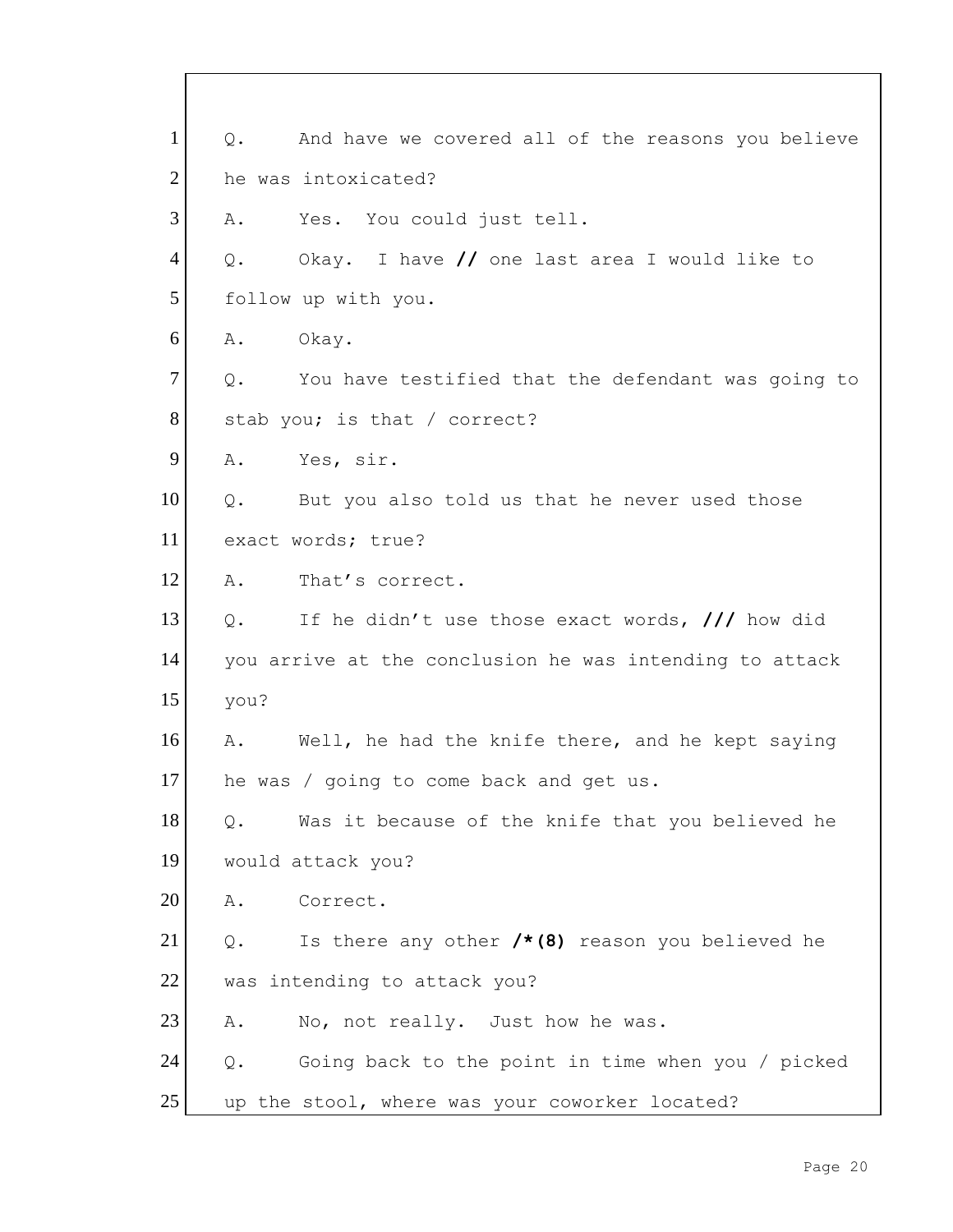| $\mathbf{1}$   | She was standing next to the register.<br>A.                      |
|----------------|-------------------------------------------------------------------|
| $\overline{2}$ | Okay. What is the reason that you picked up $/$ the<br>Q.         |
| 3              | stool?                                                            |
| $\overline{4}$ | Α.<br>Well, I was afraid because he had the weapon.               |
| 5              | But didn't you tell defense counsel you grabbed<br>Q.             |
| 6              | the stool before you saw the / knife?                             |
| $\tau$         | MS. PERRY: Objection. Asked and answered, Your                    |
| 8              | Honor.                                                            |
| 9              | MR. KINDALL: Well, I am just trying to clarify                    |
| 10             | the record at this point.                                         |
| 11             | THE COURT: I will overrule the objection.                         |
| 12             | Please // answer the question.                                    |
| 13             | THE WITNESS: Would you repeat the question. I                     |
| 14             | can't remember it now.                                            |
| 15             | BY MR. KINDALL: Did you grab the stool before or<br>$Q$ .         |
| 16             | after you saw the defendant / with the knife?                     |
| 17             | No. He had the knife out beforehand.<br>Α.                        |
| 18             | Okay. Why did you then grab the stool?<br>Q.                      |
| 19             | Because I was afraid he would attack $\frac{1}{1}$ us.<br>Α.<br>T |
| 20             | just wanted to defend myself.                                     |
| 21             | Did you also want to protect your coworker?<br>$\mathsf{Q}$ .     |
| 22             | Α.<br>Yes, of course I did.                                       |
| 23             | How long had you worked / together?<br>$Q$ .                      |
| 24             | Maybe about three hours.<br>Α.                                    |
| 25             | I'm sorry. That was not a great question.<br>Q.                   |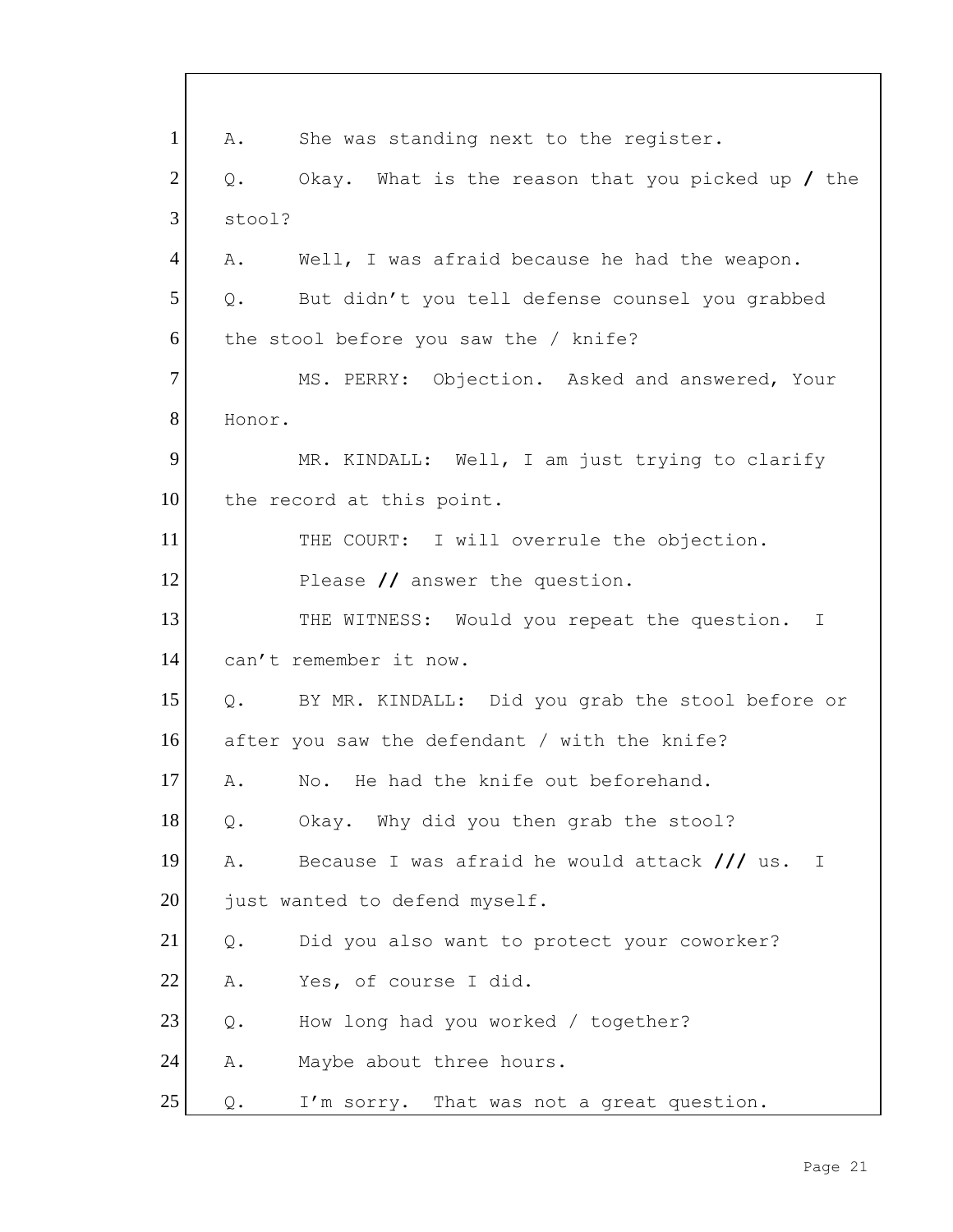| $\mathbf{1}$   | How long had you two worked together at Circle K,            |
|----------------|--------------------------------------------------------------|
| $\overline{2}$ | not just $/*(9)$ that shift?                                 |
| 3              | Oh, I get it. We had probably worked at that same<br>Α.      |
| $\overline{4}$ | store for approximately two years.                           |
| 5              | Did you consider her more of a / friend at this<br>Q.        |
| 6              | point in time?                                               |
| $7\phantom{.}$ | A. No, not really. We just work together once in a           |
| 8              | while.                                                       |
| 9              | Do you ever do anything with her outside $/$ of the<br>$Q$ . |
| 10             | workplace? Anything of a social nature?                      |
| 11             | No, I only see her at work.<br>A.                            |
| 12             | Why did you feel the need to protect her when /<br>Q.        |
| 13             | you saw the defendant holding the knife?                     |
| 14             | I just grabbed the first thing I could think of to<br>Α.     |
| 15             | protect us both.                                             |
| 16             | Q. Okay. You are referring // to the stool; is that          |
| 17             | correct, sir?                                                |
| 18             | Yes, I am.<br>Α.                                             |
| 19             | Did you ever telephone the police?<br>$Q$ .                  |
| 20             | Α.<br>Yes. But that was quite a bit later.                   |
| 21             | Why / did you delay before calling for assistance?<br>$Q$ .  |
| 22             | Α.<br>At first, I thought he would leave.                    |
| 23             | And what happened at that point?<br>$Q$ .                    |
| 24             | Then I thought I needed $//$ to take action when I<br>Α.     |
| 25             | saw the knife.                                               |